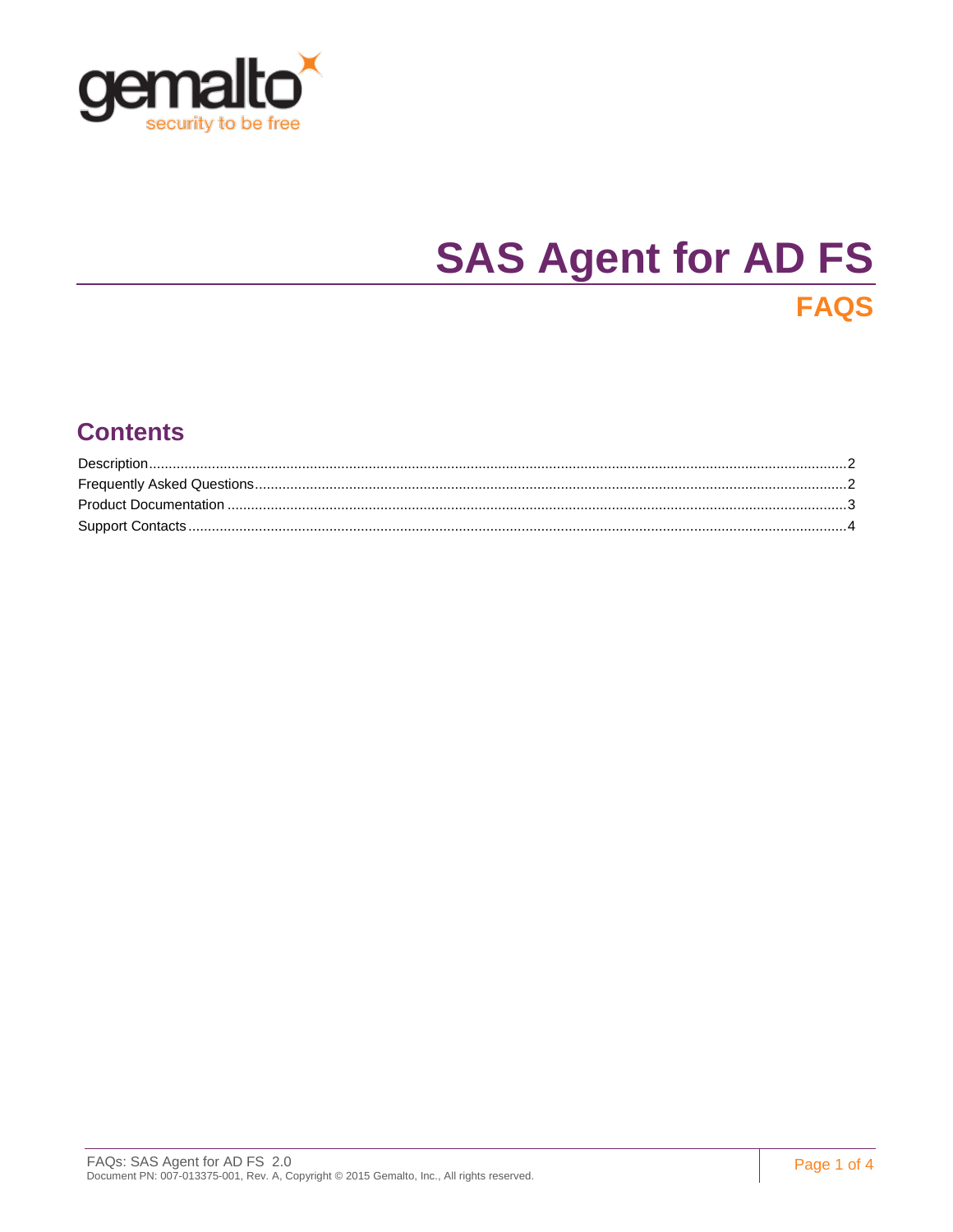### <span id="page-1-0"></span>**Description**

Active Directory Federation Services (AD FS) supports a federated identity management solution extending distributed identification, authentication, and authorization services to Web-based applications across organizational boundaries.

Multi-factor authentication has traditionally meant using a smart card or other second factor with AD-based authentication, such as Integrated Windows Authentication. This type of MFA can impose client-side requirements, such as smart card drivers, USB ports, or other client hardware or software that cannot always be expected with BYOD client devices. AD FS introduces a pluggable MFA concept focused on integration with AD FS policy.

# <span id="page-1-1"></span>**Frequently Asked Questions**

#### **Q. Are there any upgrade limitations?**

**A.** Automatic upgrade from earlier versions of SAS Agent for AD FS 2.0 is not supported. Instead, the configuration from the older version must be saved, and then imported into the new installation. For more information, see "How do I transfer (import/export) configuration settings from earlier versions of SAS Agent for AD FS?" below.

#### **Q. How do I transfer configuration settings from earlier versions of SAS Agent for AD FS?**

**A.** Automatic upgrade from earlier versions of SAS Agent for AD FS is no longer supported. This is a one-time limitation for this release, related to security enhancements that prevent access by unprivileged users through hardening of the file system. The new procedure requires transfer of the configuration from the previously installed versions, followed by import of the configuration into the newly installed SAS Agent for AD FS.

#### **To transfer settings to SAS Agent for AD FS 2.0 from Version 1.01:**

- 1. In the SAS Agent for AD FS 1.01 installation folder (**C:\Program Files\SafeNet\SAS\SafeNetMFA\ini**), copy the **SAFENET-MFA.ini** file and save it for later use.
- 2. Uninstall SAS Agent for AD FS 1.01 using **the Windows Control Panel**.
- 3. Delete all remaining installation folders (**C:\Program Files\SafeNet\SAS\SafeNetMFA).**
- 4. Install SAS Agent for AD FS 2.0.
- 5. Replace the **SAFENET-MFA.ini** file in the SAS Agent for AS FS 2.0 installation folder (**C:\Program Files\SafeNet\SAS\SafeNetMFA\ini**) with the file saved from the previous version.
- 6. Enable SAS Agent for AD FS in the SAS Management Console.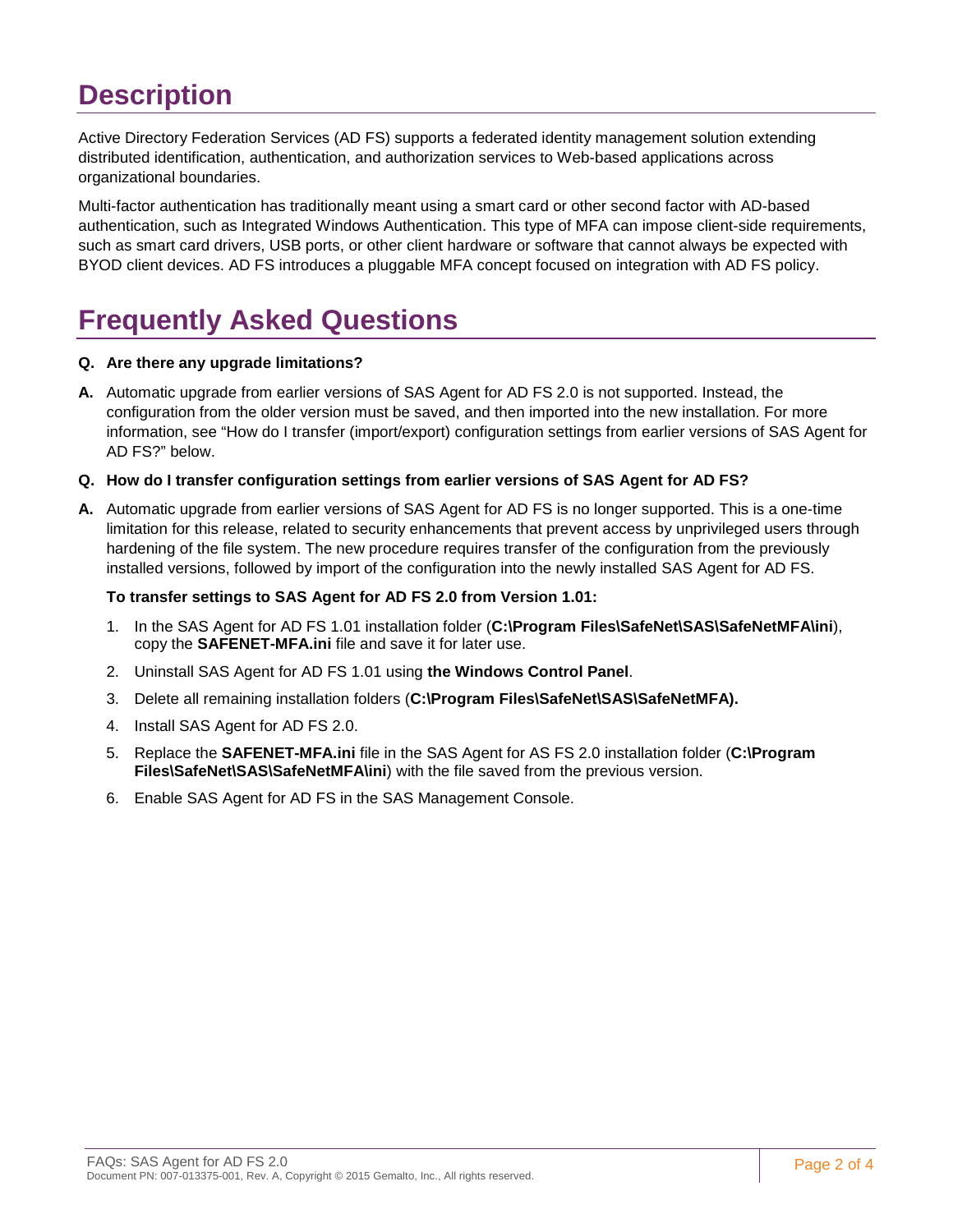#### **Q. How do I update localization settings after installing SAS Agent for AD FS 2.0?**

**A.** After replacing the SAFENET-MFA.ini file in the SAS Agent for AS FS 2.0 installation folder with the file saved from version1.01, and enabling SAS Agent for AD FS in SAS, new messages related to the Push OTP function are added to the .ini file. However, these messages will be in English-USA, the default language. For localized languages, the phrases must be translated.

The affected messages include messages 2021 to 2029:

2021=Your request timed out. Please try again.

2022=Error when creating autosend message, Please contact administrator.

2023=Authentication process was canceled.

2024=Passcode was not autosent. Please try again or enter passcode.

2025=Auto push has failed, Authentication ID not found, Please contact administrator.

2026=Auto push has failed, Authentication ID conflicted, Please contact administrator.

2027=Auto push has failed, unknown error.

2028=Authentication failed.

2029=Authentication request was cancelled. Please try again

To translate the messages, open the SAFENET-MFA.ini file in a text editor and enter the required text.

### <span id="page-2-0"></span>**Product Documentation**

The following documentation is associated with this release:

- SafeNet Authentication Service Agent for AD FS Configuration Guide
- SafeNet Authentication Service Agent for AD FS Customer Release Notes

We have attempted to make these documents complete, accurate, and useful, but we cannot guarantee them to be perfect. When we discover errors or omissions, or they are brought to our attention, we endeavor to correct them in succeeding releases of the product.